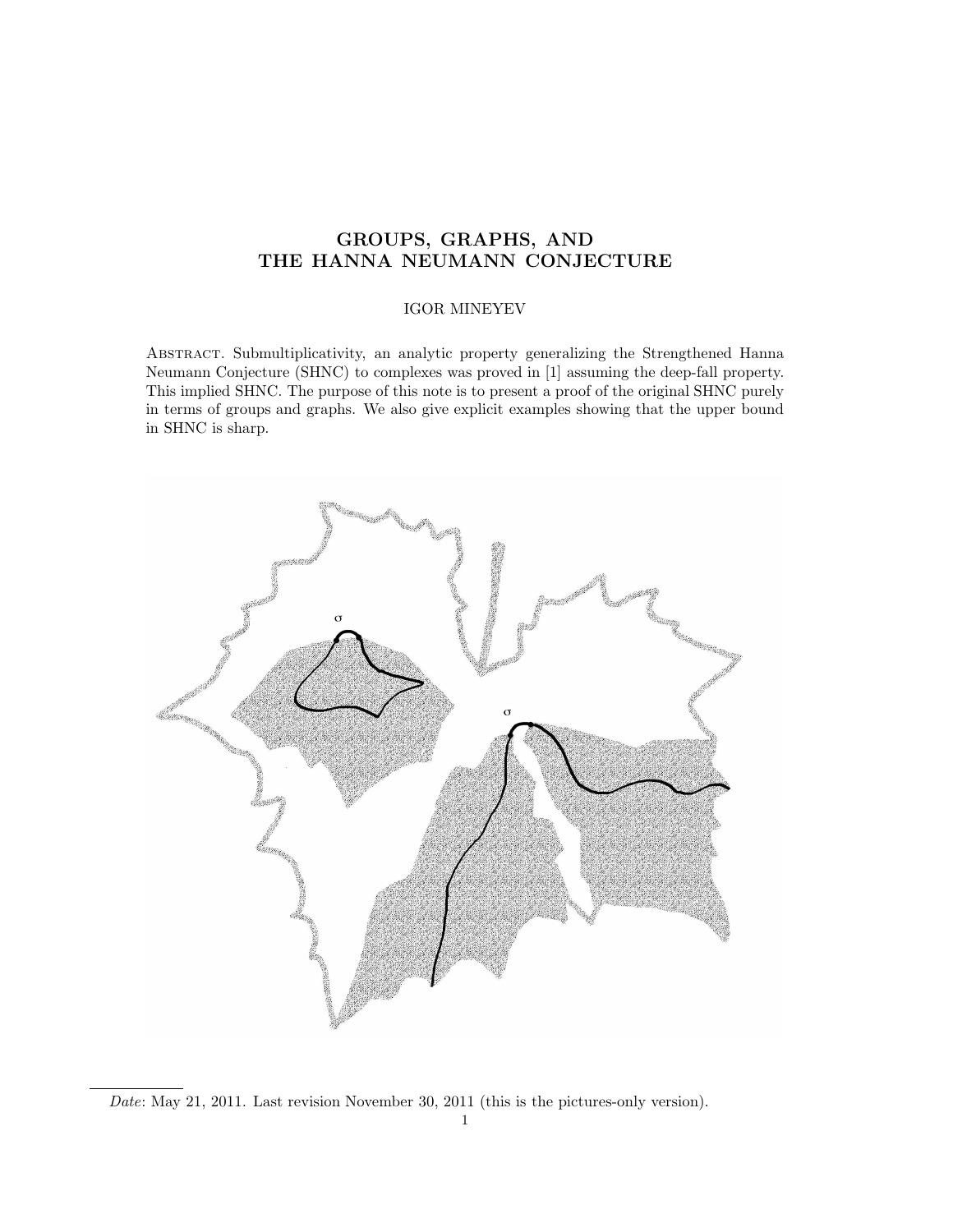

A garden.



A system of complexes.